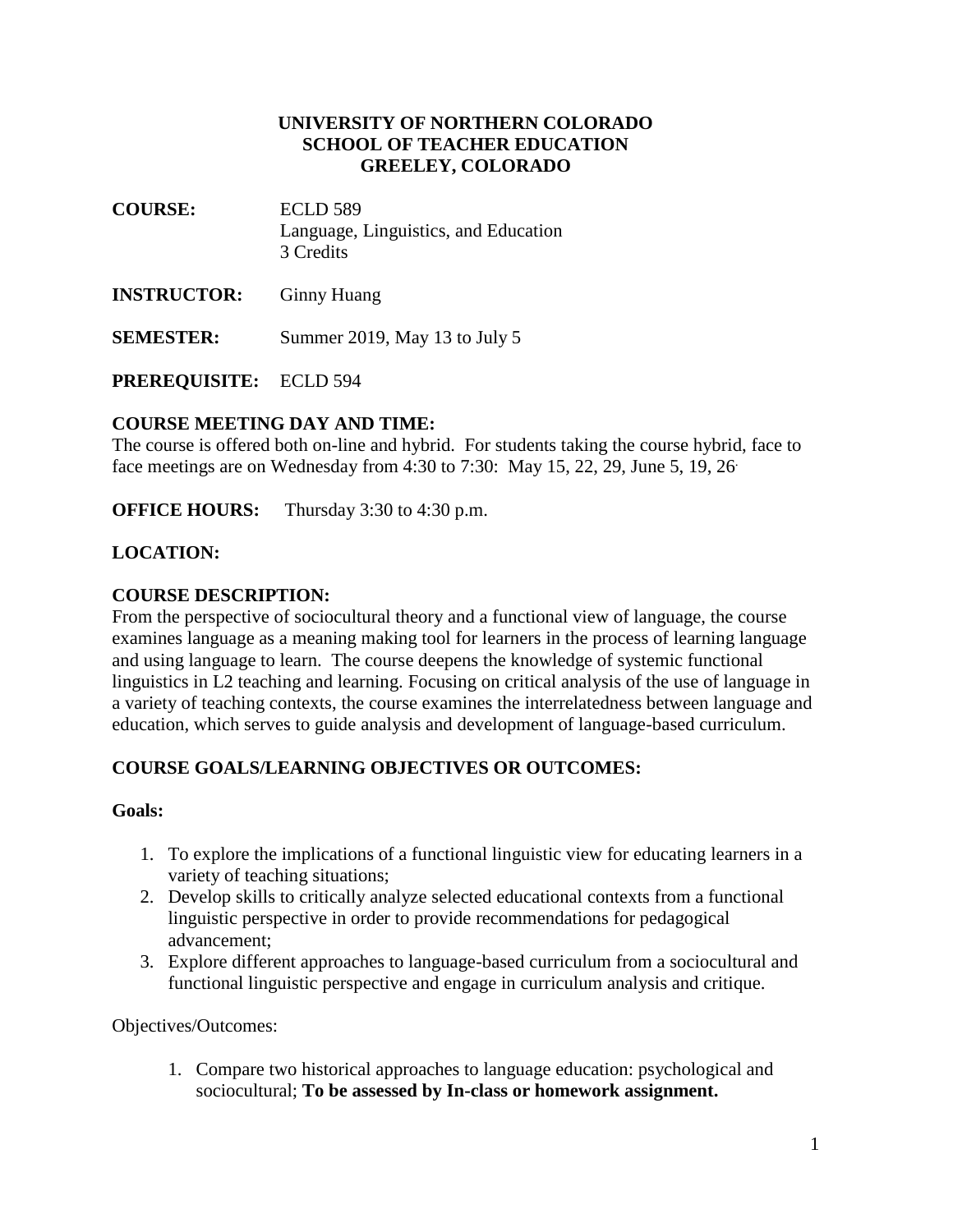- 2. Explain how language and language development is viewed from a systemic functional linguistic perspective; **To be assessed by Annotated bibliography.**
- 3. Connect sociocultural views of learning and systemic functional linguistics explanations of language; **To be assessed by Final Paper or a research proposal**
- 4. Explain how language and/or language development shapes and is shaped by specific educational contexts, using studies from the past ten years; **To be assessed by In-class discussion and homework assignment.**
- 5. Analyze and critique a chosen educational context, from a functional linguistic perspective, to identify elements crucial to the success of learners' academic performance; **To be assessed by Project: Critical Analysis of a Teaching Situation.**
- 6. Provide an analysis and critique of an existing language-based curriculum from a sociocultural and functional linguistic perspective; **To be assessed by Homework and class discussion: Curriculum Analysis and Critique.**
- 7. Develop a set of recommendations, from a sociocultural and functional linguistic perspective, to address issues and challenges identified in a selected educational context; **To be assessed by Final Paper or a research proposal.**
- 8. Compile an annotated bibliography of recent research studies focusing on language and education to provide a direction for future research; **To be assessed by Annotated bibliography.**

# **OUTLINE OF COURSE CONTENT:**

- A. Two views of language and learning
	- a. Knowledge as commodity, language as conduit, teaching as facilitation
	- b. A sociocultural view of language and learning
	- c. Systemic Functional Linguistics (SFL): an explanatory theory that describes a system of meaning making in particular contexts
	- d. Key concepts:
		- Register
		- Aspects of the immediate context of situation: field, tenor, mode
		- Language functions
		- Form-function, wording-meaning relations
	- e. Connection between SFL and sociocultural theories of learning
- B. Classroom discourse from a sociocultural and functional linguistic perspective
	- a. Language of Schooling
		- Functional theory of language
		- Linguistic context of schooling
	- b. Linguistic features of academic registers
		- Grammar as meaning-making resource
		- Linguistic choices
	- c. Input and Learner Output
		- ZPD and  $I+1$
		- Pushed output
	- d. Discourse as learning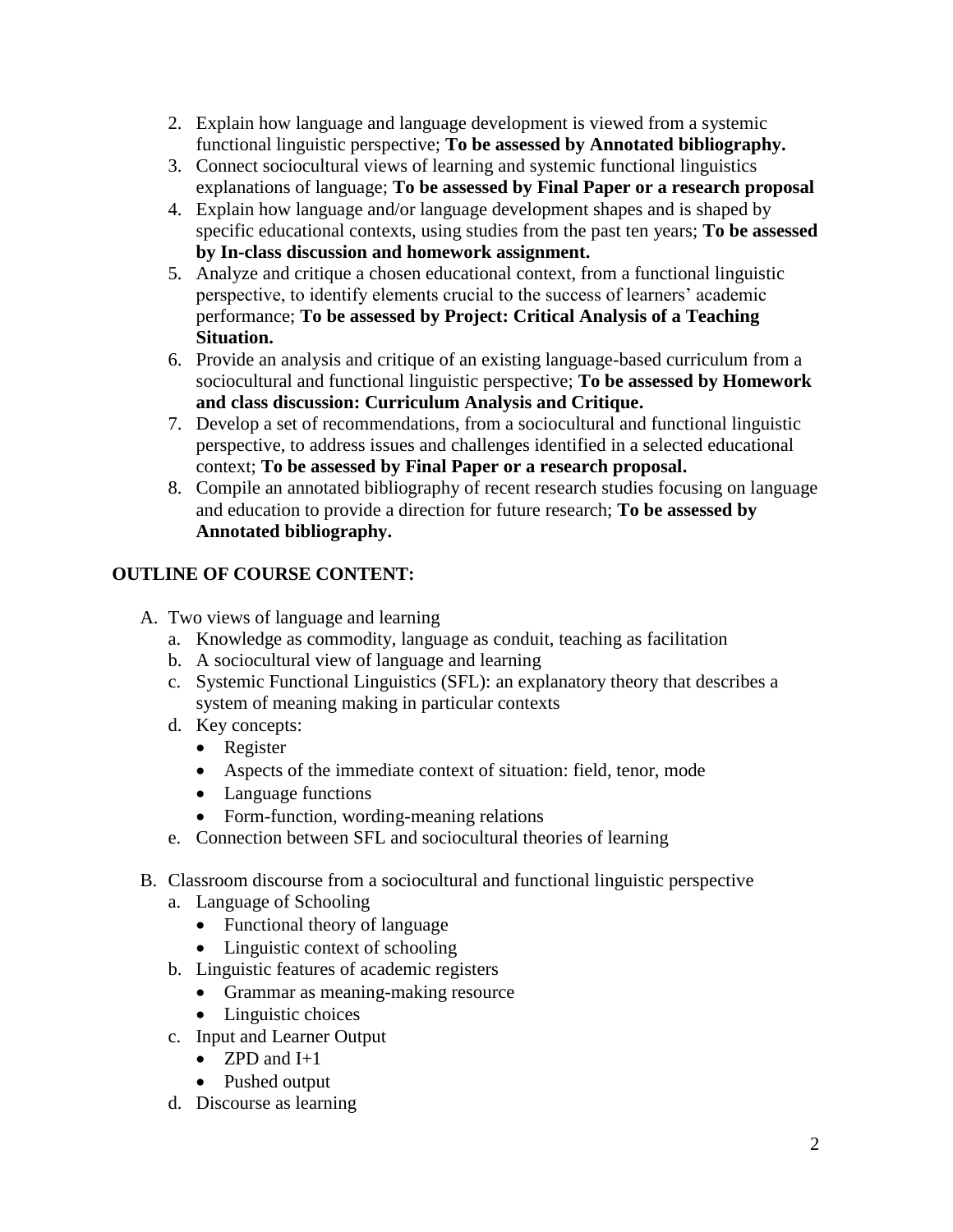- Quality of interaction
- SLA in classroom settings
- Discourse contexts
- Organizational structures: Impact on language development and on learning
- e. Classroom discourse and identity
	- Power relations
	- Students' abilities or motivation vs. teacher's ability to provide learning opportunities
	- Classroom interactions: effectiveness in fostering learning? Impact on the way students view themselves
- C. Curriculum for language learning/development:
	- a. Existing approaches:
		- Notional syllabus
		- French immersion in Canada
		- Two way bilingual programs
		- Multilingual education programs
		- Trans-languaging
		- Sheltered ESL
		- Content based language instruction
		- Etc.
	- b. Curriculum analysis and critique:
		- Impact on language development
		- Impact on learning (relevant content or academic performance)
- D. Current academic articles on language, linguistics, and learning
	- What is known?
	- What are some unanswered questions?
	- Direction for future practice and research?

## **COURSE REQUIREMENTS:**

## A. **Annotated Bibliography – 20%: See Appendix A**

To demonstrate an understanding of and critical thinking about the current research, and to reflect on existing theories and studies to guide future practice and/or research, students are expected to produce an annotated bibliography of 10 to 15 academic articles published in the past ten years. The annotated bibliography should lead to a critical summary of the current state of research focusing on the relation between language and education, and point to direction for either future practice or research. See Appendix C for detailed requirement.

## **B. Curriculum Analysis and Critique – 20%: See Appendix B**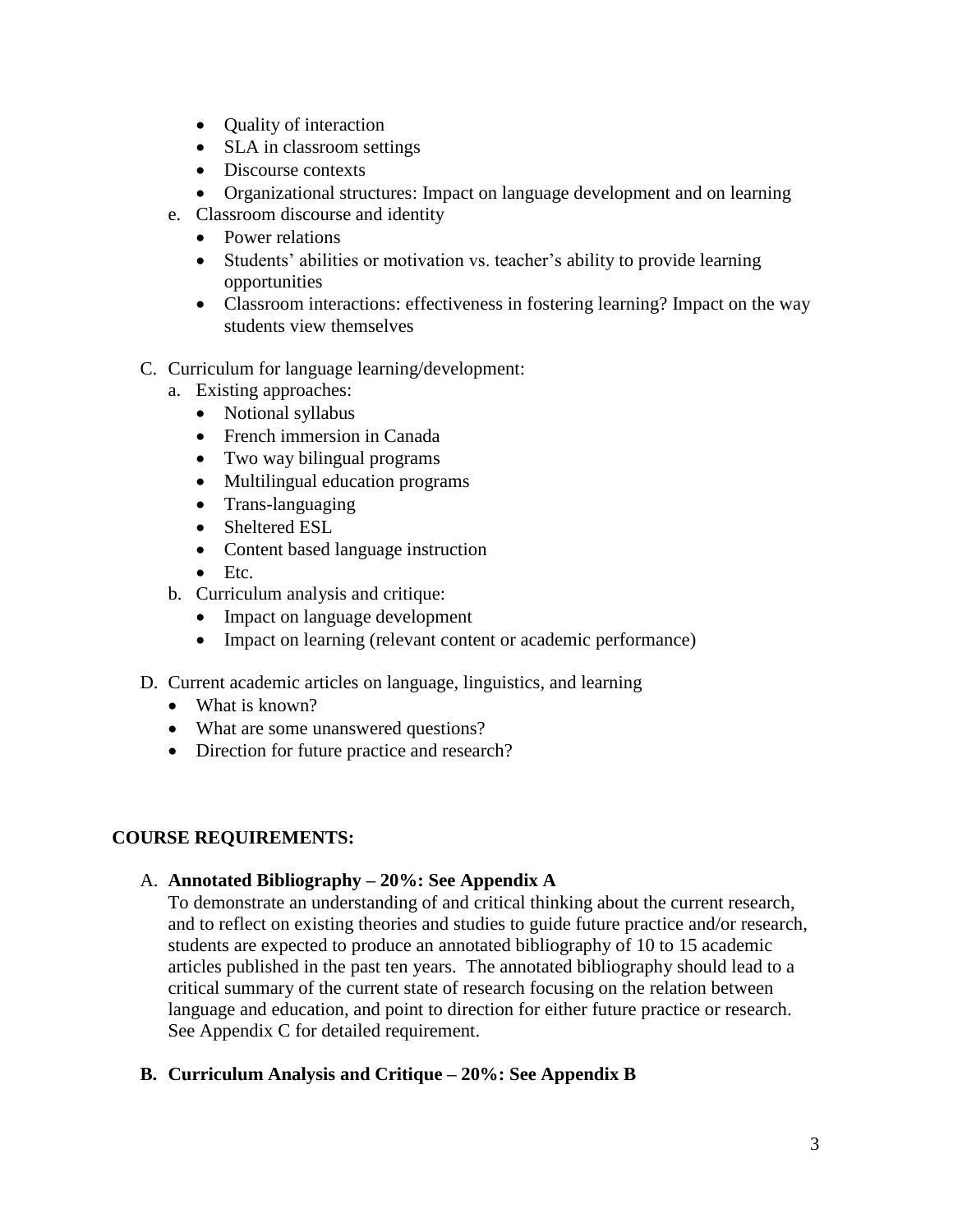Students will be required to choose a language curriculum to analyze and critique from a sociocultural and functional linguistic perspective for its integration of language and content. See Appendix B for detailed instruction.

### **C. Critical Analysis of a Teaching Situation – 20%: See Appendix C**

Students will conduct a critical analysis of a chosen learning context using sociocultural and functional linguistic frameworks to identify the crucial elements that could potentially contribute to the success or failure of learners' language development and content learning for academic achievement in the long run. The focus of the analysis should be on the construction of classroom discourse as defined in Gibbons (2006, p. 50) to include teacher and student behavior and their exhibited attitudes that shape and reshape each other. See Appendix C for detailed requirement.

#### **D. Final Paper or a research proposal – 20%: See Appendix D**

The final paper is a culminating activity that demonstrates students' capability to analyze, synthesize, and evaluate what will have been covered and studied in the course. It should make full use of all other assignments completed earlier in the course. The paper could be in one of two forms: a position paper focusing on the role of language in a particular educational setting from a sociocultural and functional linguistic perspective; or a research proposal that is based on the existing studies and current issues. The quality of the paper should be such that it can be used as part of a full academic paper with potential for publication. See Appendix D for detailed requirement.

#### **E. Routine Participation – 20%:**

Participation is part of the learning process. Your knowledge will be deepened and skills sharpened by interacting with the instructor and your peers in the classroom or on-line. Pen and paper assignments cannot provide sufficient information when a student is graded for learning progress. So, attendance (either face to face or on-line) AND active participation are required.

In addition to regular participation, you are also expected to actively respond to presentations by others. Records will be taken for evaluation purposes.

#### **METHOD OF EVALUATION**

| <b>Tasks</b>                              | <b>Value</b> |
|-------------------------------------------|--------------|
| <b>Annotated Bibliography</b>             | 20%          |
| Curriculum Analysis and Critique          | 20%          |
| Critical analysis of a teaching situation | 20%          |
| Final Paper or a research proposal        | 20%          |
| Participation                             | 20%          |
| Total                                     | 100\%        |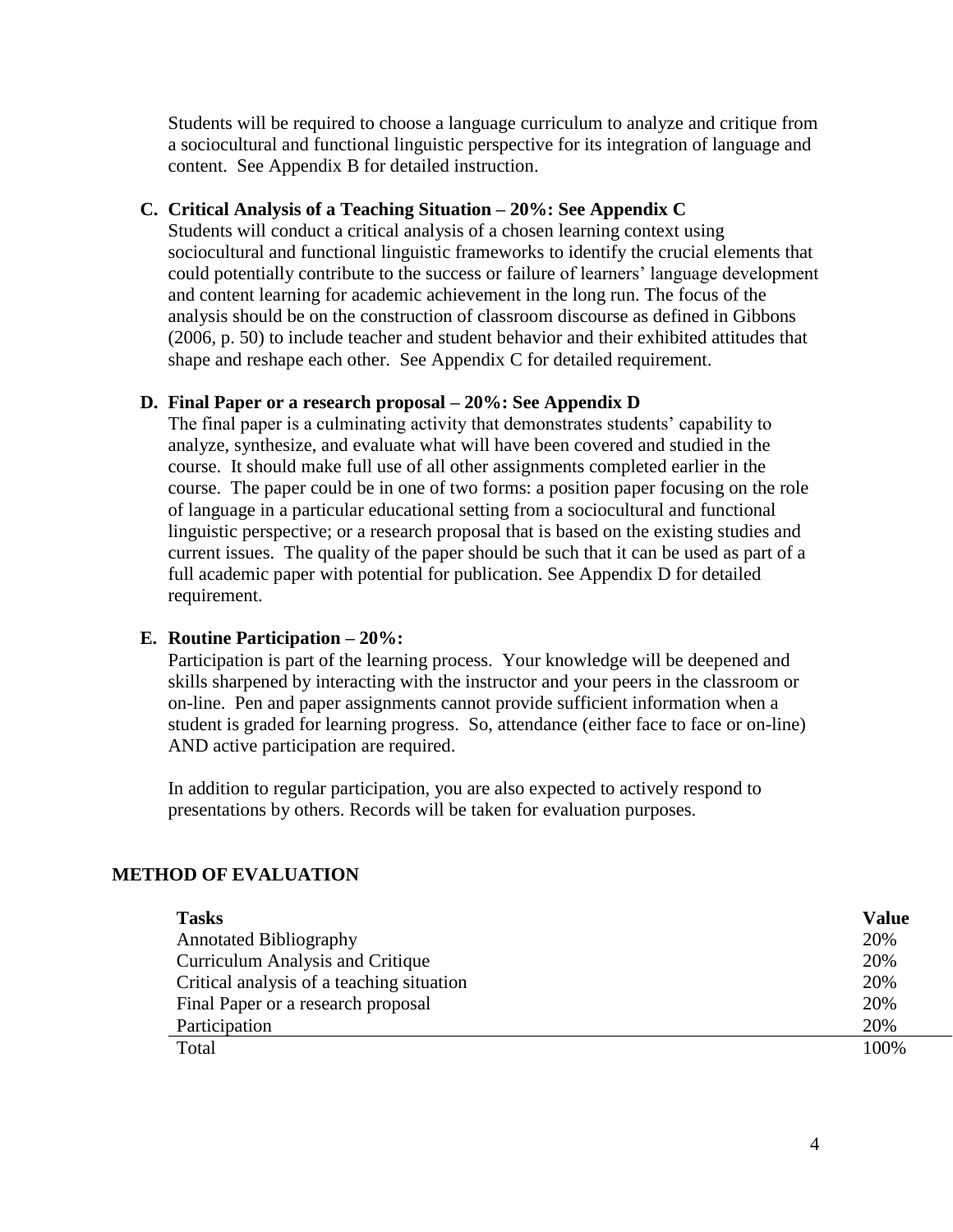#### GRADING POLICY

#### **Grading Standards**

- A: "A" work is exceptional. It is obvious the student has an outstanding command of the subject matter based upon careful analysis and preparation. The student asks questions, actively participates in class discussions and is original and creative in approaching the material and completing the assignments. The student considers how the material in the class fits with previous learning in other classes and brings that content to bear in completing assignments in this class. "A" work is successful in accomplishing all of the basic principles taught in the class in an exceptional manner.
- B: "B" work represents excellence in accomplishing most of the qualities of "A" work, however it fails to achieve the optimum of "A" work.
- C: "C" work meets basic requirements of assignments and demonstrates an understanding of the educational principles taught in the class.
- D: "D" work fails to meet the basic quality requirements of the assignments or fails to adequately demonstrate an understanding of the educational principles taught in the class.
- F: "F" work fails to meet many of the basic requirements of the assignments, and/or fails to demonstrate a basic understanding of communication principles taught in the class.

#### **Grading System:**

| Grade     | <b>Raw Score</b> |         |
|-----------|------------------|---------|
| A         | 4.0              | 95-100  |
| $A -$     | 3.7              | 90-94   |
| $B+$      | 3.3              | 87-89   |
| B         | 3                | 84-86   |
| B-        | 2.7              | 80-83   |
| $C_{\pm}$ | 2.3              | 77-79   |
| C         | 2                | 74-76   |
| $C-$      | 1.7              | 70-73   |
| D+        | 1.3              | 67-69   |
| D         | 1                | 64-66   |
| D-        | 0.7              | 60-63   |
| F         |                  | $>59\%$ |

### **REQUIRED TEXTS AND REQUIRED READING LIST**

Gibbons, P. (2015). *Scaffolding language, scaffolding learning (2nd edition).* Continuum: New York, NY.

Gibbons, P. (2006). *Bridging Discourses in the ESL Classroom*. Continuum: New York, NY.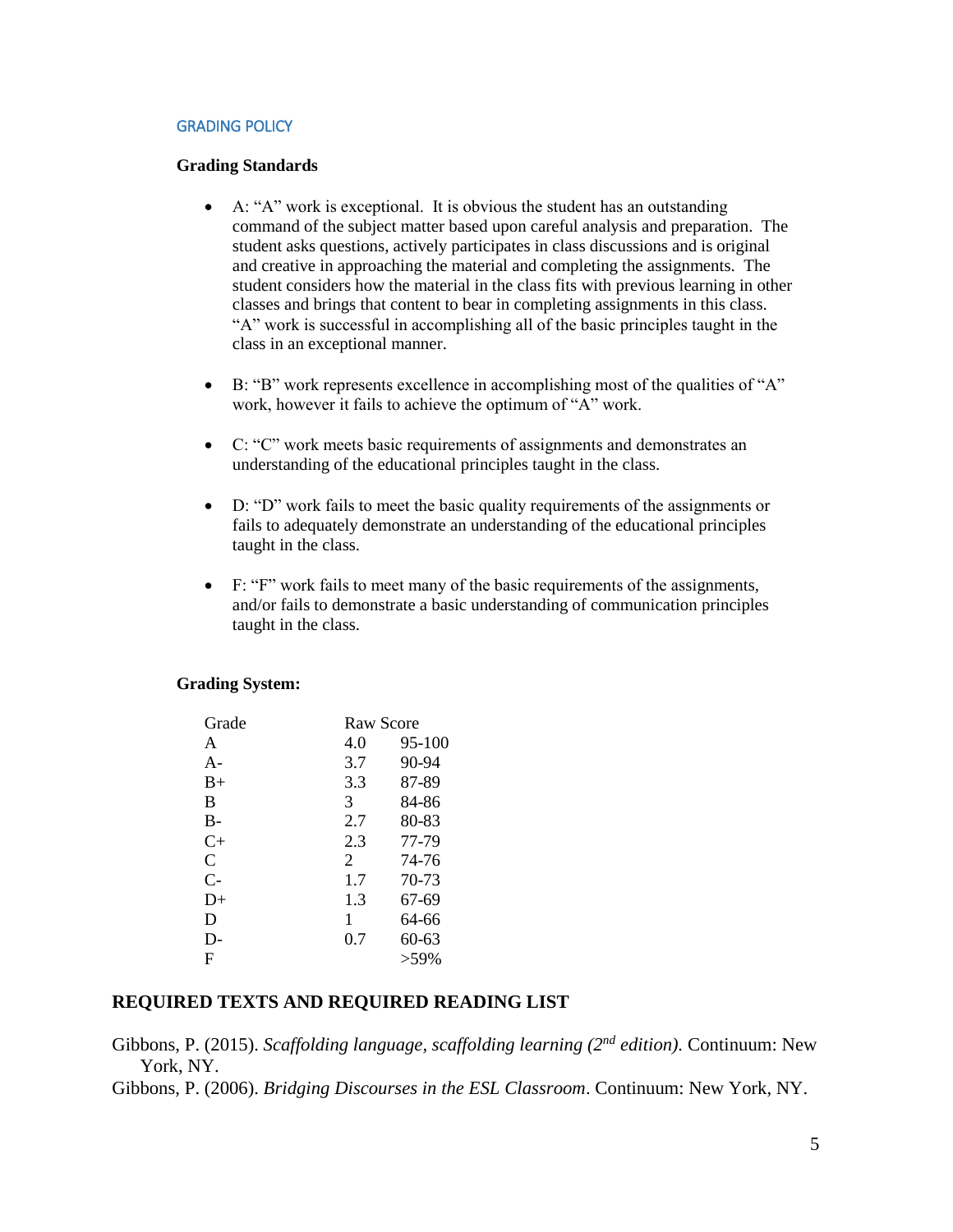Schleppegrell, M. J. (2004). *The Language of Schooling – A functional linguistics perspective.* Routledge, New York, NY.

Selected articles published in the past five years in the following journals:

- Applied Linguistics
- Bilingual Research Journal
- International Journal of Applied Linguistics
- International Journal of Bilingualism
- Journal of English for Academic Purposes
- Language and Education
- Language Teaching Research
- Linguistics and Education;
- Second Language Research

## **COURSE SCHEDULE**

## Face to face session for those taking the course hybrid

| <b>Lesson</b>                                             | I acc to face session for those taking the course hybrid<br><b>Topics</b>                                                                                                                                                                               | <b>Required Reading</b>                                                     | <b>Assignment</b>                      | <b>Assignment</b>         |
|-----------------------------------------------------------|---------------------------------------------------------------------------------------------------------------------------------------------------------------------------------------------------------------------------------------------------------|-----------------------------------------------------------------------------|----------------------------------------|---------------------------|
|                                                           |                                                                                                                                                                                                                                                         |                                                                             | <b>Assigned</b>                        | <b>Due</b>                |
| 1.<br>May 13<br>Mon                                       | Course Introduction;<br>Course expectations                                                                                                                                                                                                             | Schleppegrell Ch. 1;                                                        | Annotated<br>Bibliography              |                           |
| 2<br>May 16<br><b>Thur</b>                                | Language and language<br>development from a SFL<br>point of view:<br>Sociocultural framework;<br><b>Systemic functional</b><br>linguistics<br>Characterizing language of<br>schooling;<br><b>Constructing Discourse for</b><br>L <sub>2</sub> education | Schleppegrell Ch. 1;<br>Gibbons (2015) Ch. 1;<br>Selected journal articles; |                                        |                           |
| 3<br><b>May 20:</b><br>Mon                                | Views of Language and<br>Learning<br>Language and School<br>Success L2 Learning and<br>Teaching                                                                                                                                                         | Gibbons (2015) Ch. 1;<br>Gibbons (2006) Ch. 2;                              |                                        |                           |
| $\overline{4}$<br><b>May 23,</b><br><b>Thur</b><br>May 27 | <b>SFL</b> and Sociocultural view<br>of learning:<br>Holiday                                                                                                                                                                                            | Schleppegrell Ch. 2;<br>Gibbons (2006) Ch. 3;<br>Selected journal articles; | <b>Final Paper</b>                     |                           |
| Mon                                                       |                                                                                                                                                                                                                                                         |                                                                             |                                        |                           |
| 5<br><b>May 30:</b><br><b>Thur</b>                        | <b>Linguistic Features for</b><br>Specific Registers and<br><b>Functional Grammar in</b><br>Discipline Areas                                                                                                                                            | <b>Features of Academic</b><br>Language by WIDA<br>https://www.wida.us/     | Analysis of a<br>teaching<br>situation | Annotated<br>Bibliography |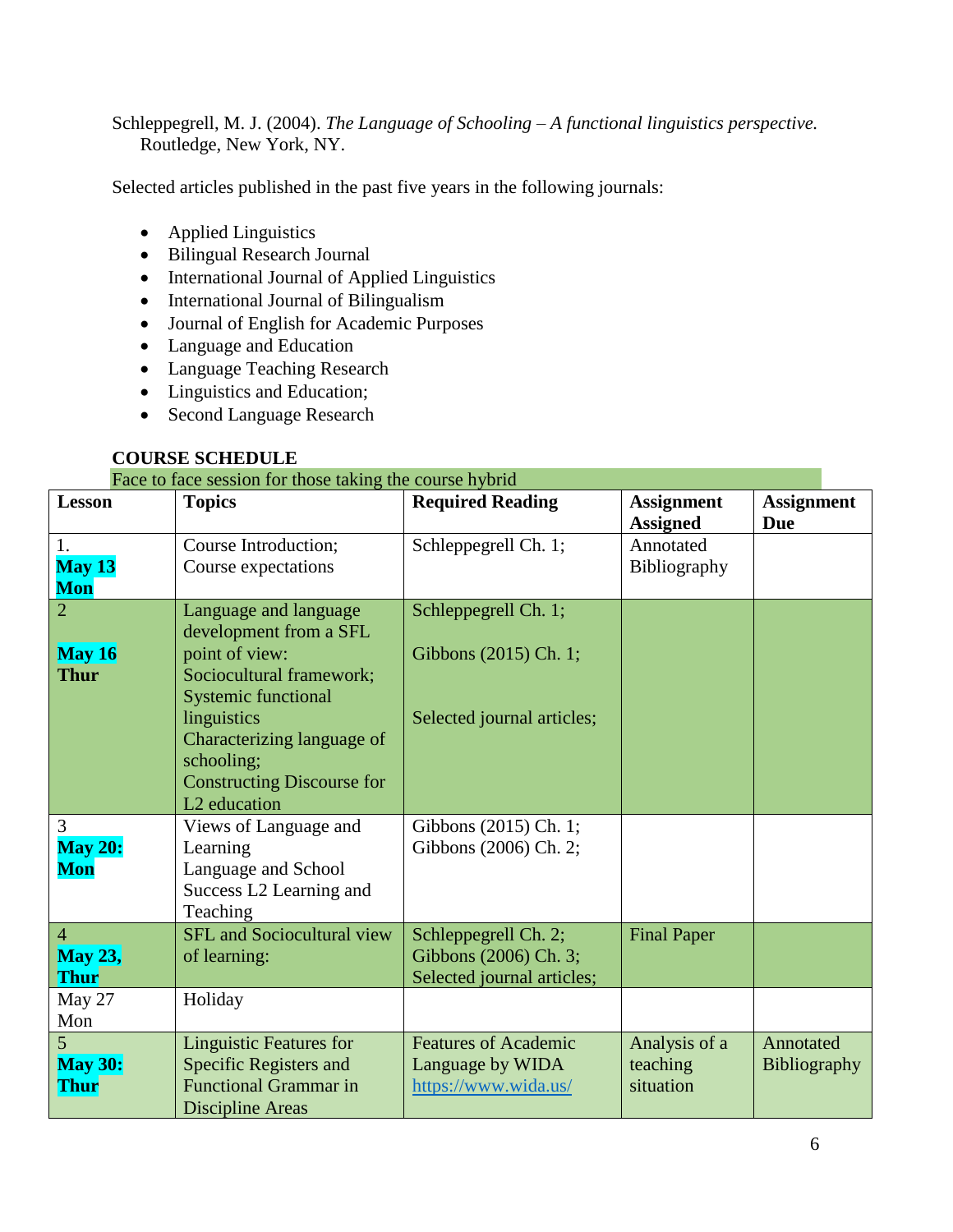|                                      |                                                                                                                                                           | Schleppegrell Ch. 3, 4, 5;<br>Gibbons (2015) Ch. 5                                             |                        |                                        |
|--------------------------------------|-----------------------------------------------------------------------------------------------------------------------------------------------------------|------------------------------------------------------------------------------------------------|------------------------|----------------------------------------|
| 6<br>June 3: Mon                     | Language Development for<br><b>School Performance</b>                                                                                                     | Schleppegrell Ch., 6                                                                           |                        |                                        |
| June 6:<br><b>Thur</b>               | <b>Connection between</b><br>classroom spoken language<br>and academic literacy<br>development                                                            | Gibbons (2015) Ch. 2, 3,<br>4,7<br>Lessons on YouTube;                                         |                        |                                        |
| 8<br><b>June 10:</b><br>Mon          | <b>Analyzing Classroom</b><br>settings for language<br>development and content<br>learning, focusing on form-<br>function, wording-meaning<br>connections | Gibbons (2006) Ch. 4, 5, 6<br>You may choose an on-<br>line language lesson and<br>analyze it. |                        |                                        |
| 9<br><b>June 13:</b><br><b>Thur</b>  | Teaching as mediation;<br>Affordances for Learning                                                                                                        | Gibbons (2006) Ch. 7, 8                                                                        | Curriculum<br>Analysis | Analysis of a<br>teaching<br>situation |
| 10<br><b>June 20:</b><br><b>Thur</b> | Approaches to L2<br>Curriculum: Curriculum for<br>Systematic integration of<br>language and content                                                       | Self-selected language<br>curriculum;<br>Mohan 2001;<br>Gibbons (2015) Ch. 8                   |                        |                                        |
| 11<br><b>June 24:</b><br><b>Mon</b>  | Reflecting on the reality<br>and looking into the future                                                                                                  | Research proposal by<br>peers                                                                  |                        | Final Paper:<br>June $21st$            |
| 12<br><b>June 27:</b><br><b>Thur</b> | <b>Conclusion and final</b>                                                                                                                               | All materials used in the<br>course                                                            |                        |                                        |
| 13<br>July 5<br>Fri                  |                                                                                                                                                           |                                                                                                |                        | Curriculum<br>Analysis                 |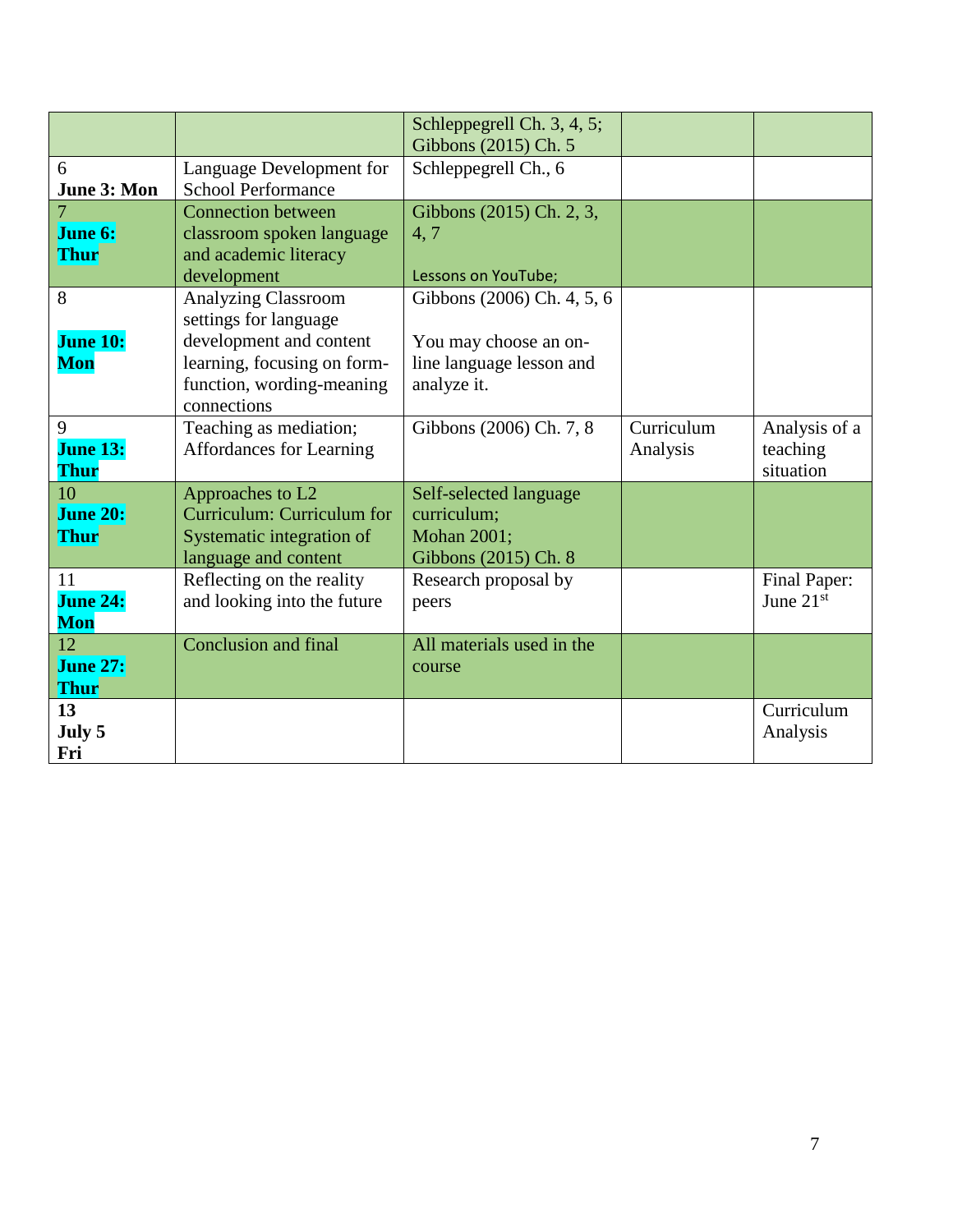#### *UNC University Policies:*

#### **Disability Support Services**

Any student requesting disability accommodation for this class must inform the instructor giving appropriate notice. Students are encouraged to contact Disability Support Services at (970) 351-2289 to certify documentation of disability and to ensure appropriate accommodations are implemented in a timely manner.

#### **Sexual Misconduct/Title IX Statement**

The University of Northern Colorado prohibits and will not tolerate sexual misconduct or genderbased discrimination of any kind. UNC is legally obligated to investigate sexual misconduct (including, but not limited to sexual assault, sexual harassment, stalking, and intimate partner violence). If you disclose an incident of sexual misconduct to a faculty member, they have an obligation to report it to UNC's Title IX Coordinator. "Disclosure" may include communication inperson, via email/phone/text message, or through in/out of class assignments.

If you wish to speak confidentially about an incident of sexual misconduct, please contact the UNC Counseling Center (970-351-2496) or the Assault Survivors Advocacy Program (970-351-4040).

If you would like to learn more about sexual misconduct or report an incident, please visit [www.unco.edu/sexualmisconduct](http://www.unco.edu/sexualmisconduct)

#### **Equity and Inclusion Statement**

The University of Northern Colorado embraces the diversity of students, faculty, and staff, honors the inherent dignity of each individual, and welcomes their unique perspectives, behaviors, and worldviews. In this course, people of all races, religions, national origins, sexual orientations, ethnicities, genders and gender identities, cognitive, physical, and behavioral abilities, socioeconomic backgrounds, regions, immigrant statuses, military or veteran statuses, size and/or shapes are strongly encouraged to share their rich array of perspectives and experiences. Course content and campus discussions will heighten your awareness to each other's individual and intersecting identities.

The Office of Student Rights & Responsibilities (located in Decker Hall) serves as resource to anyone seeking support or with questions about equity and inclusion at the University of Northern Colorado (UNC). If you are a witness to or experience acts of bias at UNC and would like to learn more about bias response or report a bias incident, please visit Bias Response at <http://www.unco.edu/biasresponse/>

#### **Academic Integrity Statement**

You are expected to practice academic honesty in every aspect of this course. Make sure you know and understand the pillars of the UNC Honor Code: Honesty, Trust, Responsibility, Respect, and Fairness. Become familiar the Student Code of Conduct, especially the section on acts of dishonesty. Students who engage in academic misconduct are subject to grading consequences with regard to this course and/or university disciplinary procedures through the office of Student Rights and Responsibilities.

*If faculty would like to provide more information about Academic Integrity, please visit:*  [http://www.unco.edu/dos/assets/pdf/Syllabus\\_Statements-2015-02.pdf](http://www.unco.edu/dos/assets/pdf/Syllabus_Statements-2015-02.pdf)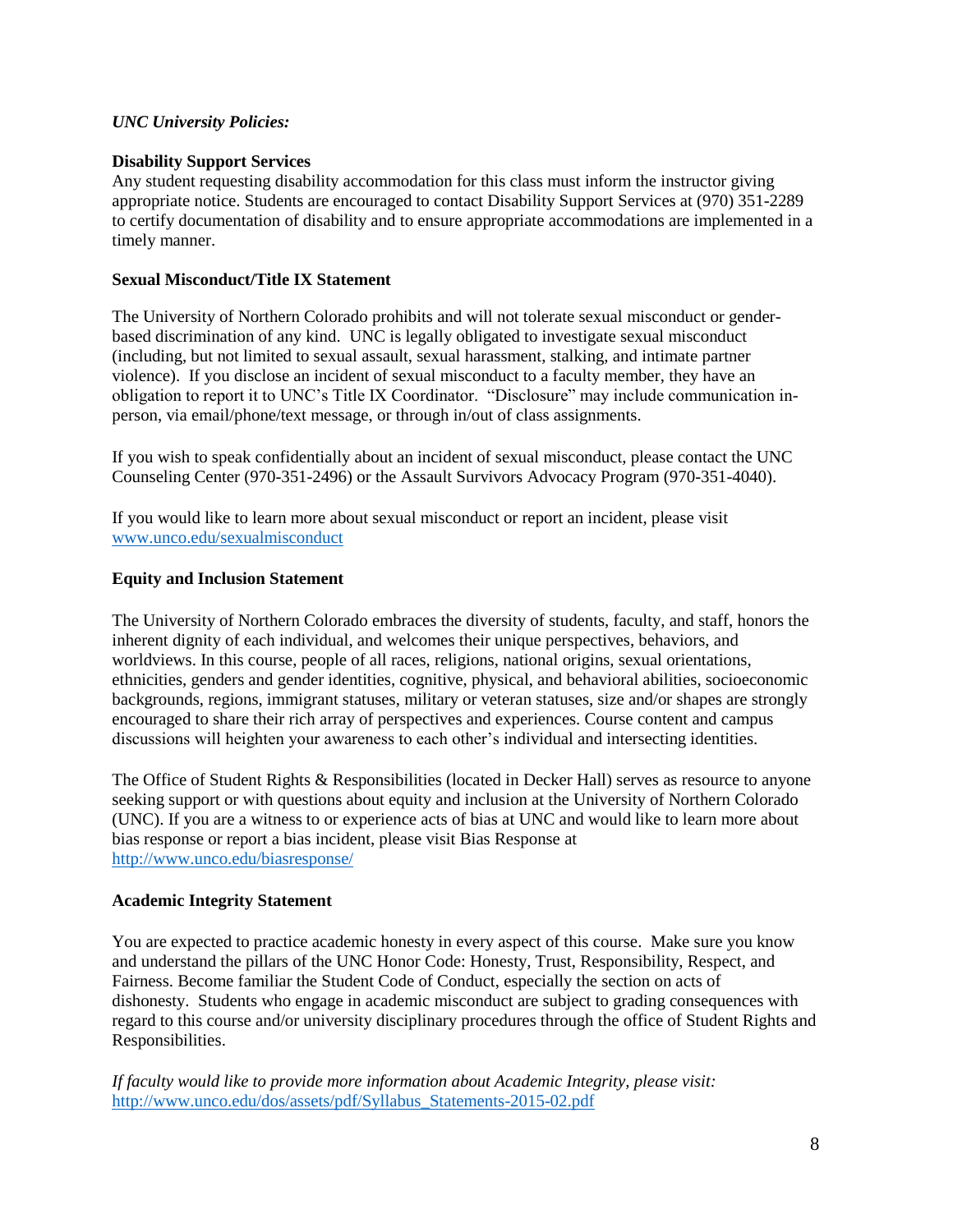## **Appendix A: Annotated Bibliography – 20%**

To demonstrate an understanding of and critical thinking about the current research, and to reflect on existing theories and studies to guide future practice and/or research, students are expected to produce an annotated bibliography of 10 to 15 academic articles published in the past ten years **from a functional linguistic perspective**. The annotated bibliography should lead to a critical summary of the current state of research focusing on the relation between language and education, and point to direction for either future practice or research.

| Requirements/C                                                     | <b>Details</b>                                                                                                                                                                                                                                                                                                                       | <b>Points</b>  |
|--------------------------------------------------------------------|--------------------------------------------------------------------------------------------------------------------------------------------------------------------------------------------------------------------------------------------------------------------------------------------------------------------------------------|----------------|
| omponents                                                          |                                                                                                                                                                                                                                                                                                                                      | <b>Earned</b>  |
| <b>Title Page</b>                                                  | Topic: specific to your area of interest, related to relations<br>between language and your area of discipline specific<br>teaching;<br>Your name, course information, contact information<br>$\bullet$                                                                                                                              | $\overline{2}$ |
| Introduction of<br>the purpose of the<br>annotated<br>bibliography | Paragraph format;<br>$\bullet$<br>What you want to accomplish through this annotated<br>bibliography: Do you intend to reveal direction for future<br>practice, or research, or both?                                                                                                                                                | 10             |
| 10 to 15 academic<br>articles                                      | Published in the past 10 years;<br>$\bullet$<br>Focus on relations between language and education from a<br>$\bullet$<br>functional linguistic perspective                                                                                                                                                                           | 10             |
| Annotation of<br>each article:                                     | Reference for each: APA style<br>$\bullet$<br>What is the article about?<br>Purpose or research question of the article?<br>$\bullet$<br>Research methods?<br>Data source?<br>Findings/conclusion?<br>Your opinions/critique of the article in relation to your<br>topic of interest: what is useful and what is left<br>unanswered? | 50             |
| Synthesis of the<br>annotations as<br>your conclusion              | Based on your annotations, what has been known? What is<br>$\bullet$<br>yet to be found out?<br>Your recommendation for practice based on what has been<br>known?<br><b>OR</b><br>What are the questions to be answered yet by future<br>research?                                                                                   | 15             |
| Language Use                                                       | Paragraph organization, topical sentence, logical sequencing,<br>spelling, grammar, punctuation, citation, format, etc.                                                                                                                                                                                                              | 10             |
| <b>Individual Effort</b>                                           | See Form for Self-evaluation of contribution to group work                                                                                                                                                                                                                                                                           | 3              |
| Total                                                              |                                                                                                                                                                                                                                                                                                                                      | 100            |

### **Grading Guide:**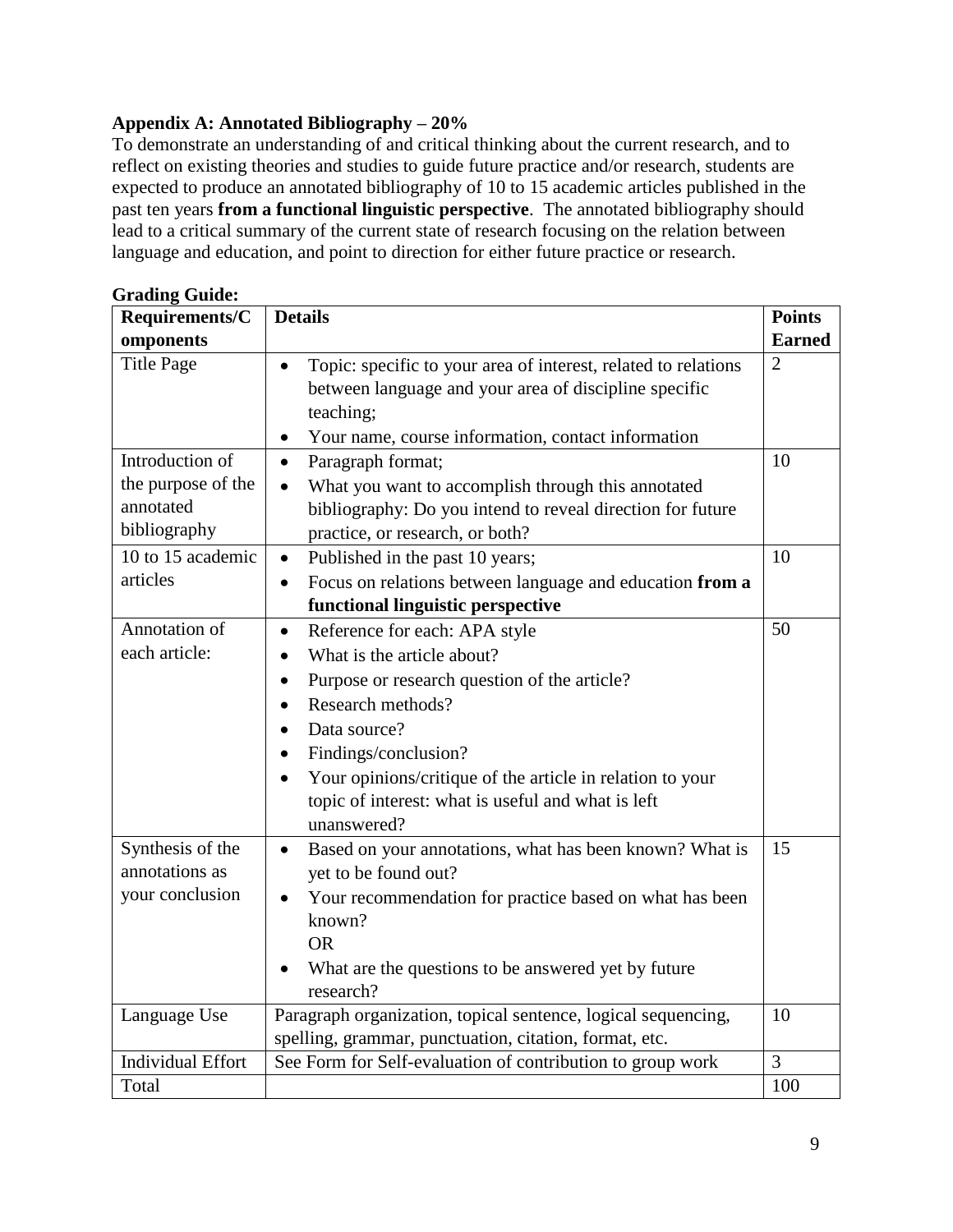Form for Self-evaluation of contribution to group work:

Group members:

Note: Your self-evaluation will be signed by your peers. So please be honest with yourself and don't give your peers a hard time when they need to sign for you.

By comparison with my peer who contributed the most, I feel that my construction to the project is as follows:

| Areas for contribution         | Extend of my contribution: 3 indicating the best |                    |                 |
|--------------------------------|--------------------------------------------------|--------------------|-----------------|
|                                | 1: In my group, $I$                              | 2: Tried my best,  | 3: same as the  |
|                                | contributed the                                  | but not as much as | one who         |
|                                | least though I                                   | the one who        | contributed the |
|                                | could have done                                  | contributed the    | most            |
|                                | better                                           | most               |                 |
| Time contribution              |                                                  |                    |                 |
| Attendance for group           |                                                  |                    |                 |
| meetings (virtual or physical) |                                                  |                    |                 |
| Idea contribution              |                                                  |                    |                 |
| Actual writing                 |                                                  |                    |                 |
| Collaboration with peers       |                                                  |                    |                 |
| Other areas: explain           |                                                  |                    |                 |

Signature of your peers and date: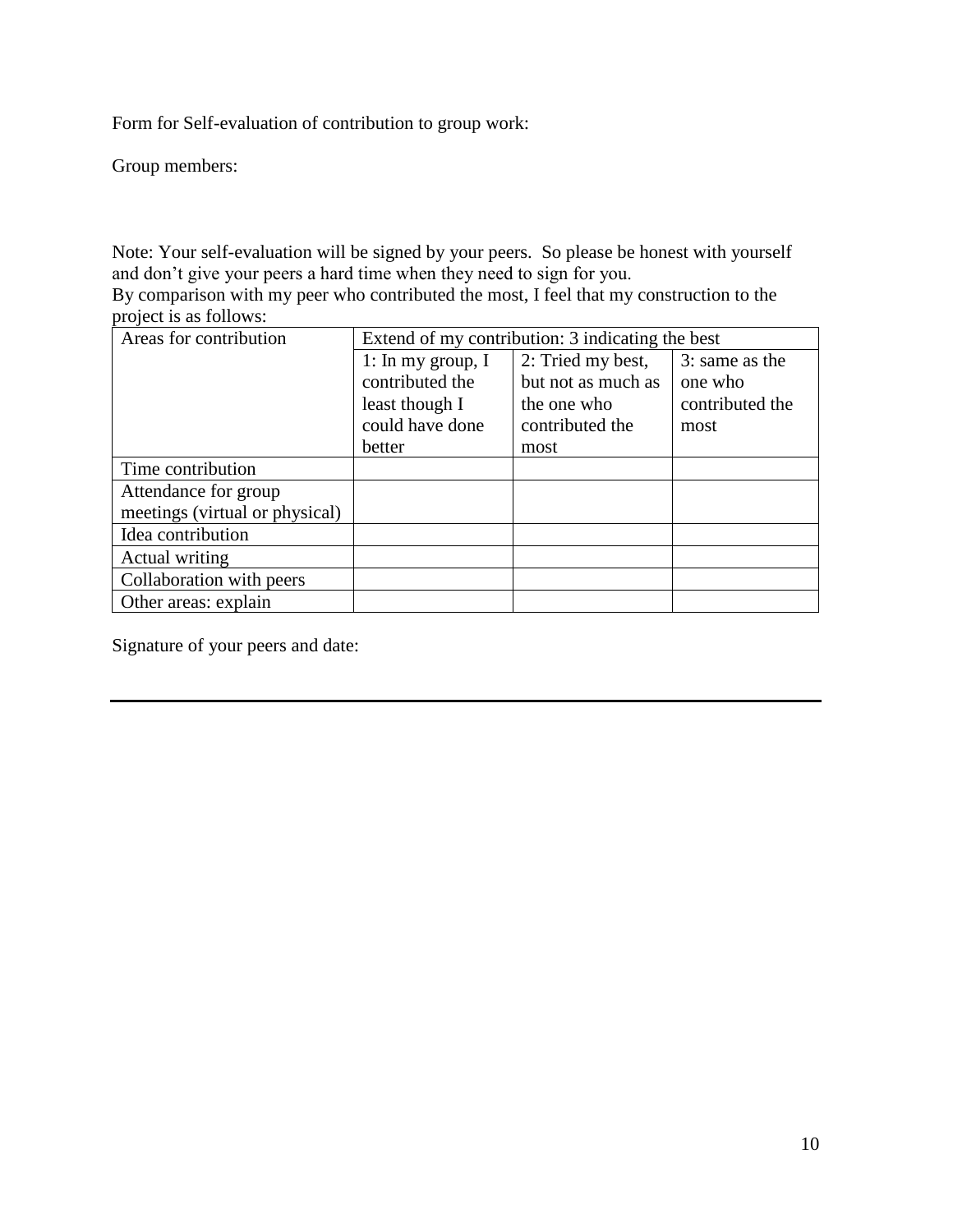## **Appendix B. Curriculum Analysis and Critique – 20%**

Students will be required to choose a language curriculum (or a textbook set for any language learning) to analyze and critique from a sociocultural and functional linguistic perspective for integration of language and content. The following questions should be addressed:

- 1. What is the context of the curriculum creation?
- 2. What are the goals of the curriculum?
- 3. How are the goals aligned with the content of the curriculum?
- 4. Is an instructional approach recommended?
- 5. From a sociocultural and functional linguistic perspective, how do you think the curriculum does or does not address the WIDA's Principals of Language Learning?
- 6. Using the WIDA Standards Framework and its Theoretical Foundations, comment on the curriculum for its potential effect on students' language learning/development.

| <b>Requirements/Components</b>                                                                                                                                                                                                  | <b>Details</b>                                                                                                                                                                                                                                                                                                                                             | <b>Points</b> | <b>Points</b><br><b>Earned</b> |
|---------------------------------------------------------------------------------------------------------------------------------------------------------------------------------------------------------------------------------|------------------------------------------------------------------------------------------------------------------------------------------------------------------------------------------------------------------------------------------------------------------------------------------------------------------------------------------------------------|---------------|--------------------------------|
| Context of the curriculum<br>creation                                                                                                                                                                                           | Time? Needs of the society? Audience? Etc.                                                                                                                                                                                                                                                                                                                 | 10            |                                |
| Goals of the curriculum                                                                                                                                                                                                         | What are the students expected to achieve by<br>following the curriculum?                                                                                                                                                                                                                                                                                  | 10            |                                |
| Alignment between the<br>curriculum goals and the<br>content?                                                                                                                                                                   | Does the content (topics, organization structure,<br>scope and sequence, etc.) support the goals of the<br>curriculum?                                                                                                                                                                                                                                     | 10            |                                |
| Instructional approach<br>recommended                                                                                                                                                                                           | The curriculum may or may not recommend an<br>instructional approach. You comment on the pros<br>and cons of doing so.                                                                                                                                                                                                                                     | 10            |                                |
| From a sociocultural and<br>functional linguistic<br>perspective, how do you<br>think the curriculum does or<br>does not address the<br>WIDA's Principals of<br>Language Development,<br>particularly Principles 3, 5,<br>6, 8? | See the WIDA's Principles of Language<br>Development and the WIDA Standards Framework<br>and its Theoretical Foundations in the following<br>link:<br>https://www.wida.us/aboutUs/AcademicLanguage/<br>Everything you have read in the course, especially<br>Mohan 2001 and Gibbons (2015) Ch. 8, can be<br>useful. If you address the following questions | 20            |                                |
| <b>Referencing the WIDA</b><br><b>Standards Framework and</b>                                                                                                                                                                   | using specific examples from the curriculum,<br>then you will have addressed the two                                                                                                                                                                                                                                                                       | 20            |                                |
| <i>its Theoretical</i><br><b>Foundations</b> , comment on                                                                                                                                                                       | requirements.                                                                                                                                                                                                                                                                                                                                              |               |                                |

### **Grading Guide:**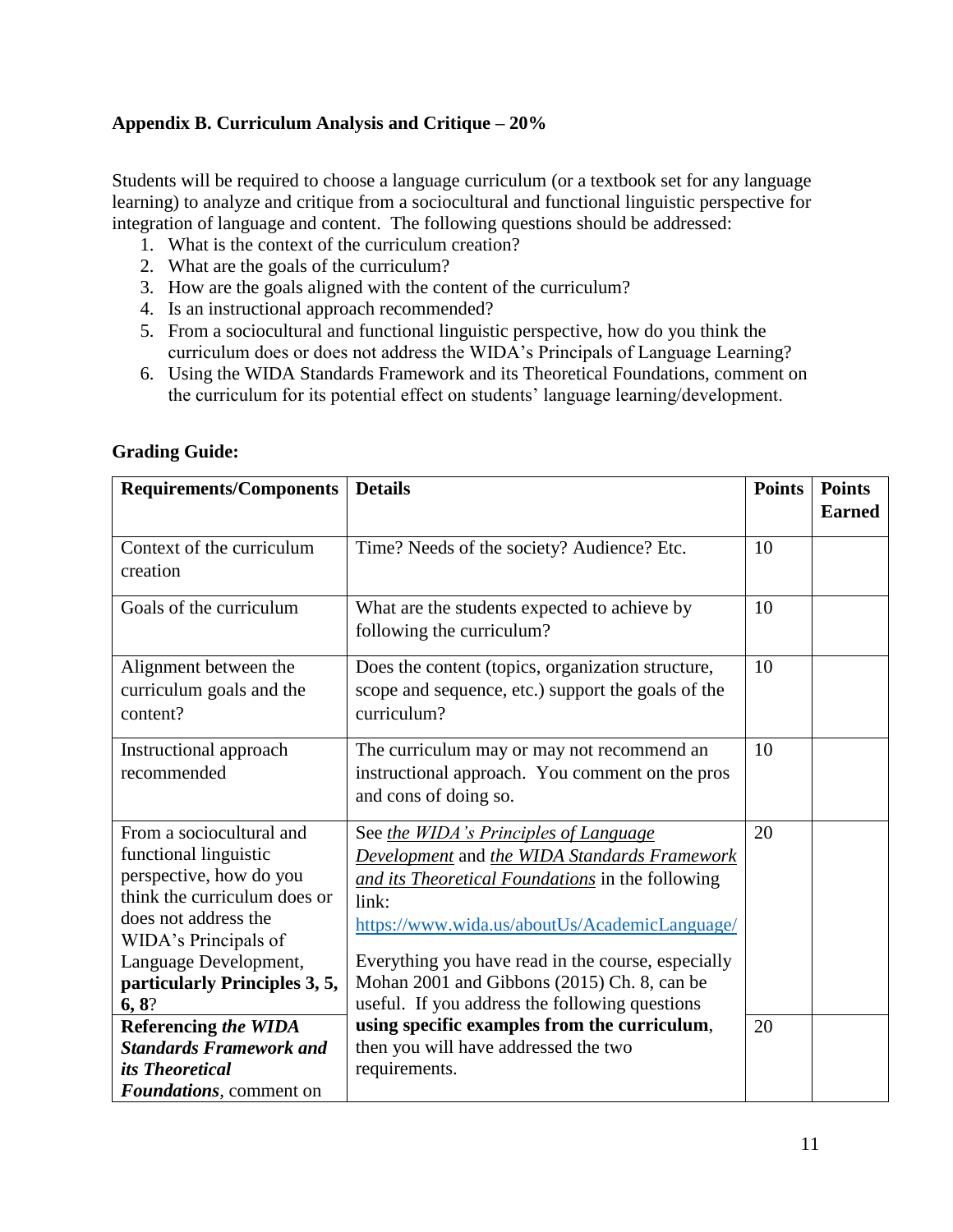| the curriculum for its<br>potential effect on students'<br>language<br>learning/development. | Does the curriculum consider students'<br>$1_{-}$<br>prior knowledge of the target language?<br>How does it show?<br>2. Does the curriculum consider the potential<br>struggles that students are still facing when<br>using the target language? How does it<br>show?<br>3. Does the curriculum consider the language<br>demand of the content topic that the<br>students will face?<br>4. Are there activities that focus on content<br>learning?<br>5. Are there language-based activities that are<br>contextualized by the content to be<br>learned? Consider activity sequence as<br>presented in Gibbons (2015) p. 227, Figure<br>$8-8.$<br>6. Are both content and language objectives<br>clearly identified and aligned with each<br>other? |     |  |
|----------------------------------------------------------------------------------------------|------------------------------------------------------------------------------------------------------------------------------------------------------------------------------------------------------------------------------------------------------------------------------------------------------------------------------------------------------------------------------------------------------------------------------------------------------------------------------------------------------------------------------------------------------------------------------------------------------------------------------------------------------------------------------------------------------------------------------------------------------|-----|--|
| Language Use                                                                                 | paragraph organization, topical sentence, logical<br>sequencing, spelling, grammar, punctuation,<br>citation, format, etc.                                                                                                                                                                                                                                                                                                                                                                                                                                                                                                                                                                                                                           | 10  |  |
| Group Effort                                                                                 |                                                                                                                                                                                                                                                                                                                                                                                                                                                                                                                                                                                                                                                                                                                                                      | 10  |  |
| Total:                                                                                       |                                                                                                                                                                                                                                                                                                                                                                                                                                                                                                                                                                                                                                                                                                                                                      | 100 |  |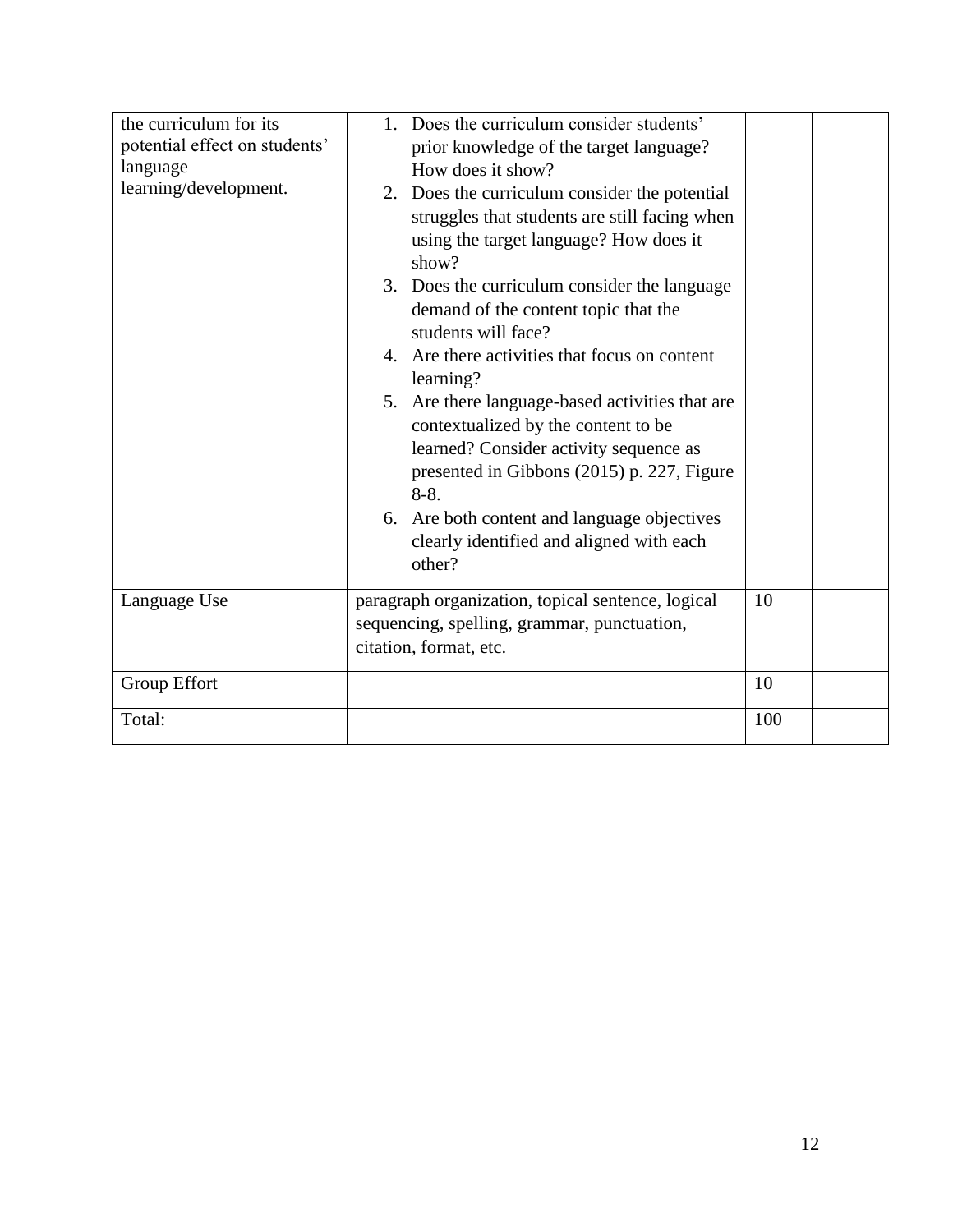### **Appendix C: Critical Analysis of a Teaching Situation – 20%:**

Students will conduct a critical analysis of a chosen learning context using sociocultural and functional linguistic frameworks to identify the crucial elements that could potentially contribute to the success or failure of learners' language development and content learning for academic achievement in the long run. The focus of the analysis should be on the construction of classroom discourse as defined in Gibbons (2006, p. 50) to include teacher and student behavior and their exhibited attitudes that shape and reshape each other.

This is what you can do to help yourself:

- 1. Gibbons (2006) Chapters 4, 5, 6 will help you use the concepts of field, tenor, and mode to look for content learning and language use of content construction.
- 2. Meanwhile, you may need Gibbons (2006) Chapters 7 and 8 to see how Gibbons analyses classroom setting using actual data in the form of teacher talk and student talk. The project basically asks you to follow Gibbon's way to do classroom discourse analysis.
- 3. Module 7 Bulletin Board exercise (Checklist for Classroom Discourse) also provides you with good direction for your analysis: which piece of data demonstrate dialogic approach, comprehensible input, and message abundancy initiated by the teacher; and which pieces of data demonstrate comprehensible output and stretched language from the students but encouraged by the teacher. These are all important elements/concepts that explains how learning can actually occur for both content and language.
- 4. Please read all responses from your peers on Module 7 and 8. All the assignments are designed to help the class towards this project. All needed concepts should be explained and elaborated by your peers. Those wonderful comments could be used to explain the data you want to present in the project. Again, the data should try to show the existence or the lack of characteristics of what shows on the Module 7 Bulletin Board exercise (Checklist for Classroom Discourse).
- 5. Yes, you should try to use relevant jargons (which can help you focus on the important aspects that are required by this project) when articulating your analysis: field, tenor, mode, dialogic approach, message abundancy, comprehensible input, comprehensible output, stretched language, affordance for learning, scaffolding.
- 6. As for how to present data, the research articles you have read and Gibbon (2006) should have presented tons of examples. My paper on science also shows that.
- 7. The project should not be longer than 10 pages, double spaced. Probably you will need at least 5 pages since data presentation takes space for classroom discourse.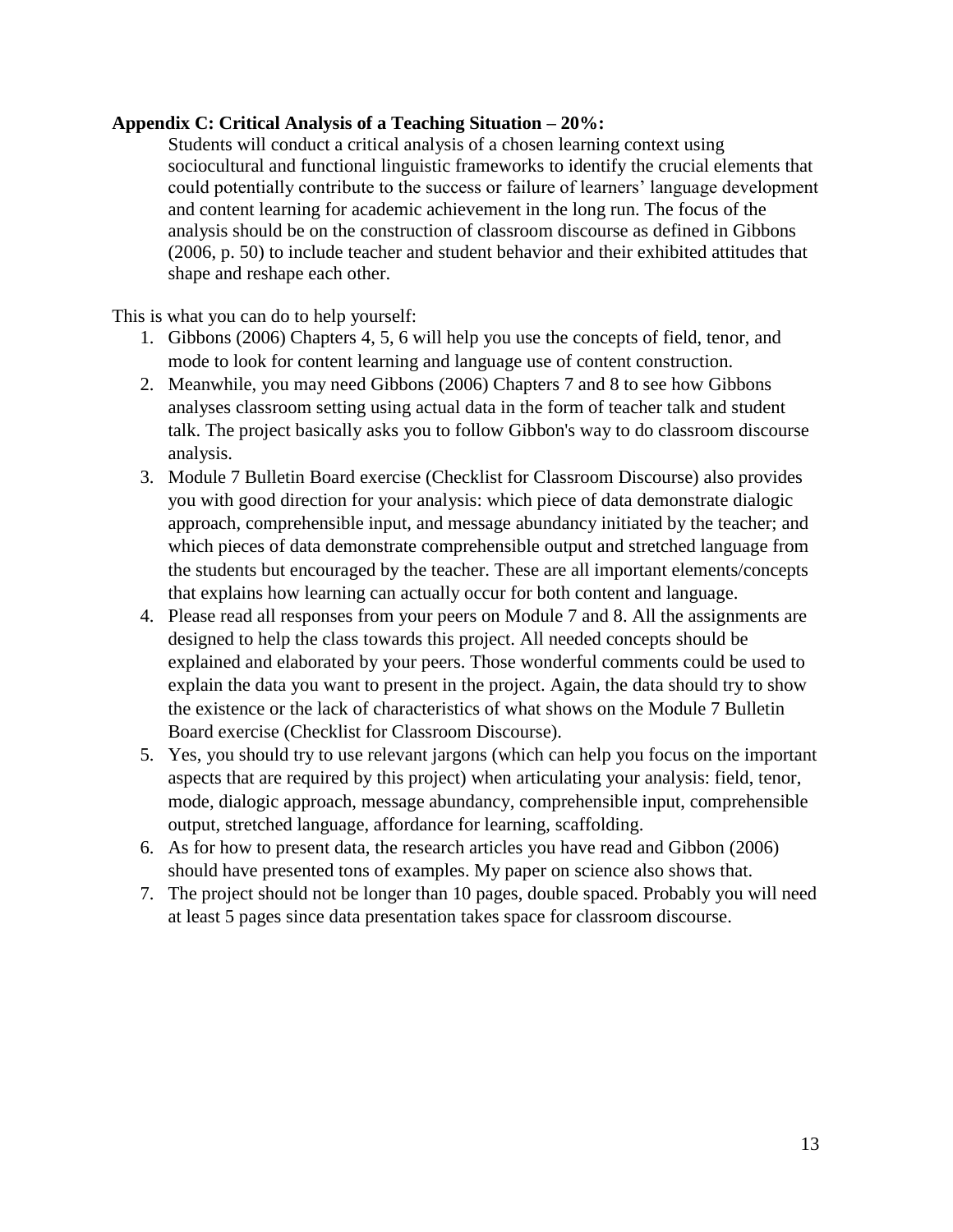| <b>Grading Guide:</b>                                                                                                                       |                                                                                                                                                                                                                                                                                                                                                                                                                                                                                                                                             |               |
|---------------------------------------------------------------------------------------------------------------------------------------------|---------------------------------------------------------------------------------------------------------------------------------------------------------------------------------------------------------------------------------------------------------------------------------------------------------------------------------------------------------------------------------------------------------------------------------------------------------------------------------------------------------------------------------------------|---------------|
| Requirements/Co                                                                                                                             | <b>Details</b>                                                                                                                                                                                                                                                                                                                                                                                                                                                                                                                              | <b>Earned</b> |
| mponents                                                                                                                                    |                                                                                                                                                                                                                                                                                                                                                                                                                                                                                                                                             | <b>Points</b> |
| Concrete situation<br>identified                                                                                                            | The teaching situation could be your current teaching setting,<br>$\bullet$<br>your previous teaching setting, or an observed setting in the<br>past or at the present;                                                                                                                                                                                                                                                                                                                                                                     | 10            |
| Characteristics of<br>the classroom<br>discourse<br>constructed in your<br>chosen setting                                                   | Reference Gibbons (2006, p. 50) for your description of the<br>$\bullet$<br>classroom discourse;<br>Teacher's behavior and exhibited attitudes?<br>$\bullet$<br>Students' behavior and exhibited attitudes?<br>$\bullet$<br>How do teacher and student behavior and their exhibited<br>$\bullet$<br>attitudes shape and reshape each other?                                                                                                                                                                                                 | 20            |
| Clearly identified<br>elements that<br>contribute to the<br>success of<br>learners' language<br>development and<br>academic<br>performance. | Reference relevant concepts to address the following questions for<br>your analysis: field, tenor, mode, dialogic approach, message<br>abundancy, comprehensible input, comprehensible output, stretched<br>language, affordance for learning, scaffolding.<br>Discourse data with characteristics that contribute to the<br>success of learners' language development and academic<br>performance?<br>How do they contribute to the success of learners' language<br>development and academic performance in the long run?                 | 20            |
| Clearly identified<br>elements that<br>contribute to the<br>failure of learners'<br>language<br>development and<br>academic<br>performance. | Reference relevant concepts to address the following questions for<br>your analysis: field, tenor, mode, dialogic approach, message<br>abundancy, comprehensible input, comprehensible output, stretched<br>language, affordance for learning, scaffolding<br>Discourse data with characteristics that may contribute to the<br>$\bullet$<br>failure of learners' language development and academic<br>performance?<br>How do they contribute to the failure of learners' language<br>development and academic performance in the long run? | 20            |
| Conclusion:                                                                                                                                 | Recommendations based on your newly earned knowledge?<br>$\bullet$<br>Questions for future consideration?<br>$\bullet$                                                                                                                                                                                                                                                                                                                                                                                                                      | 10            |
| Use of Academic<br>Language<br>Total                                                                                                        | Preferably 5 to 10 pages, double spaced.<br>$\bullet$<br>Organization: introduction, conclusion, paragraph<br>$\bullet$<br>organization, topical sentence, logical sequencing, etc.<br>Mechanics: spelling, grammar, punctuation, citation, format,<br>$\bullet$<br>reference for cited work, etc.                                                                                                                                                                                                                                          | 20            |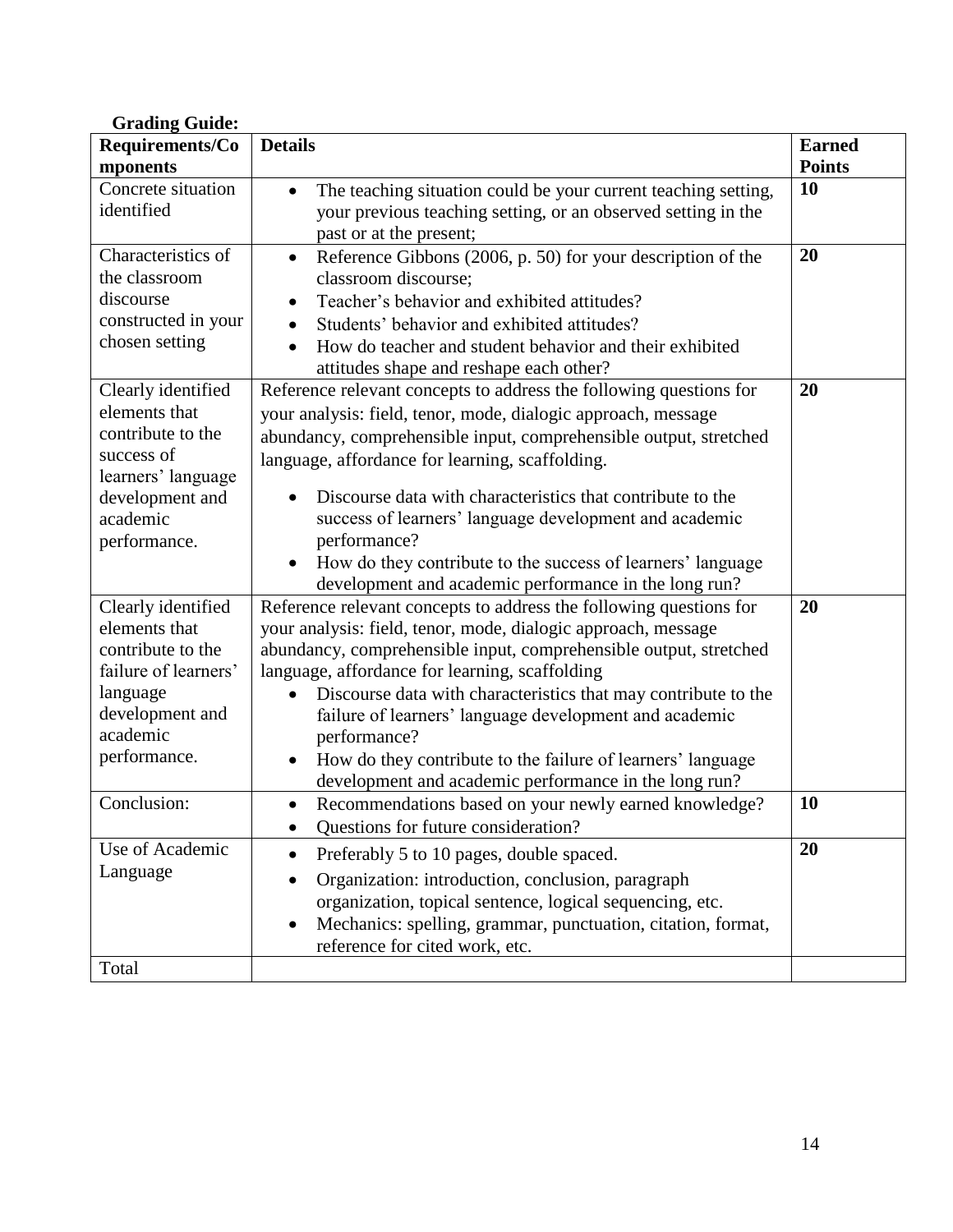### **Appendix D**: **Final Paper or a research proposal – 20%:**

The final paper is a culminating activity that demonstrate students' capability to analyze, synthesize, and evaluate what will have been covered and studied in the course. **It should focus on issues related to integration of language and content and make full use of all other assignments completed earlier in the course**. The paper could be in one of the two forms: a position paper focusing on the role of language in a particular educational setting from a functional linguistic perspective; or a research proposal that is based on the existing studies and current issues in reality. The highest quality of the paper should be such that the paper can be used as a part of a full academic paper with potential for publication.

| POSILION Paper:                      |                                                                                                                                                                                                       |        |
|--------------------------------------|-------------------------------------------------------------------------------------------------------------------------------------------------------------------------------------------------------|--------|
| Requirements/C<br>omponents          | Details                                                                                                                                                                                               | Points |
| Topic                                | Be specific<br>$\bullet$<br>Focus on issues related to integration of                                                                                                                                 | 5      |
|                                      | language and content                                                                                                                                                                                  |        |
| Introduction                         | What is the purpose of the paper?<br>$\bullet$                                                                                                                                                        | 10     |
|                                      | How would you achieve your purpose in the<br>$\bullet$<br>paper?                                                                                                                                      |        |
| Issues that lead<br>to your position | What are the issues or problems that make<br>$\bullet$<br>your position paper needed?                                                                                                                 | 10     |
| paper                                | Issue/problems need to be reality based and                                                                                                                                                           |        |
|                                      | literature supported.                                                                                                                                                                                 |        |
| Main body of the                     | Your positions clearly articulated;                                                                                                                                                                   | 30     |
| paper                                | Your positions supported by existing<br>research studies;                                                                                                                                             |        |
| Conclusion                           | What are the challenges we are still facing?<br>$\bullet$<br>What are you recommendations for a<br>$\bullet$<br>change?                                                                               | 20     |
| Bibliography                         | <b>APA</b>                                                                                                                                                                                            | 5      |
| Use of Academic<br>Language          | Organization: introduction, conclusion,<br>paragraph organization, topical sentence,<br>logical sequencing, etc.<br>Mechanics: spelling, grammar, punctuation,<br>$\bullet$<br>citation, format. etc. | 20     |
| Total:                               |                                                                                                                                                                                                       | 100    |

#### **Grading Guide:** Position Paper: